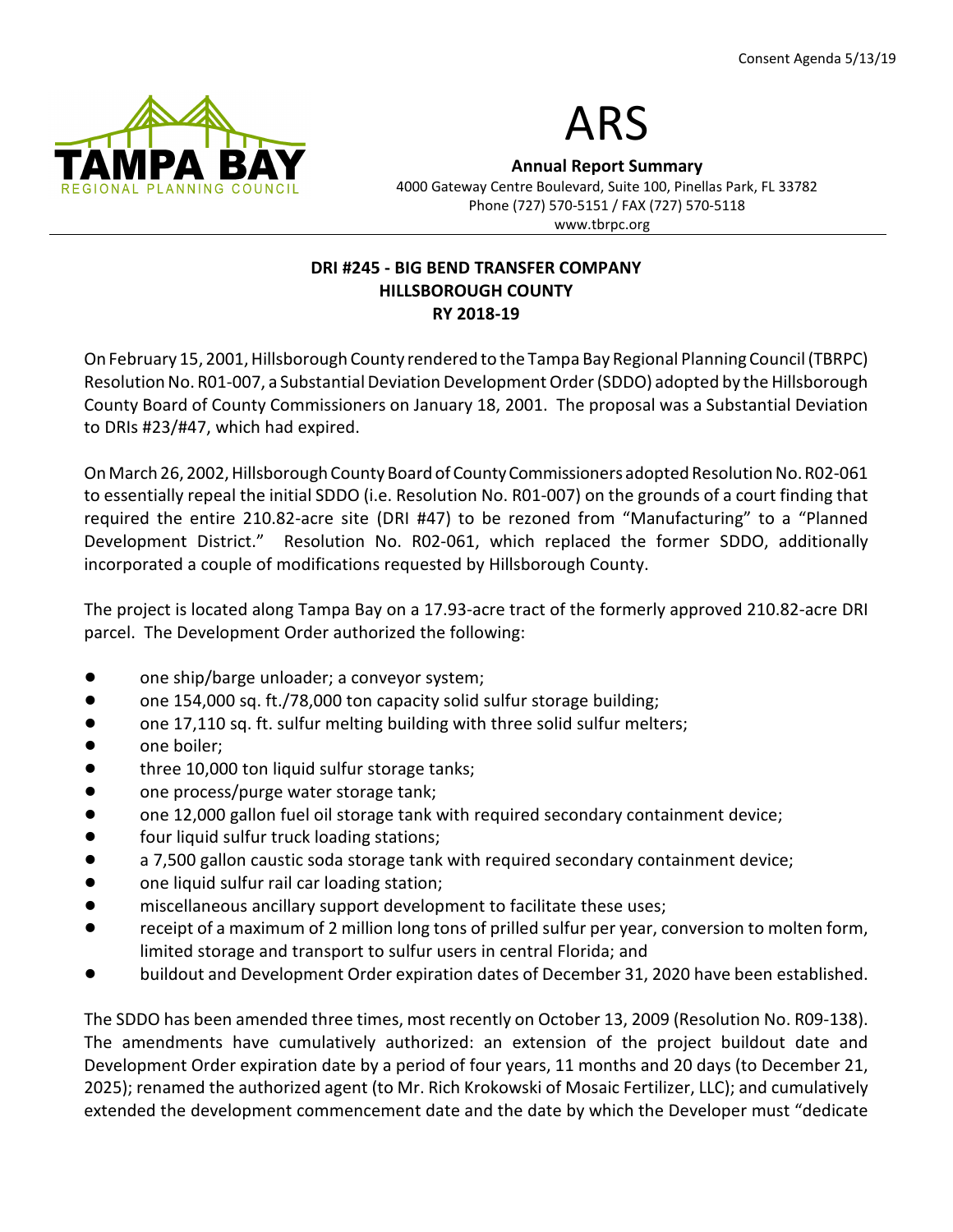two acres for construction of a fire station, or donate cash for an equivalent amount" by a period of 14 years, 11 months and 20 days (each to March 16, 2019). The members/partners were comprised of Big Bend Transfer Co. LLC, CF Industries Inc., Mosaic Fertilizer, and IMC Big Bend Inc. However, as was reflected in the RY 2010-11 Annual Report, the Developer has reported that CF Industries, Inc. has withdrawn from the partnership/joint venture as will be reflected in a future Development Order amendment.

# PROJECT STATUS

**Development this Reporting Year:** No development activities occurred during the reporting period.

**Cumulative Development:** on-site development activity is limited to the rehabilitation of 1,658 LF of existing seawall in RY 2016-17 in order to prevent further erosion. No other development activities have been initiated and/or completed.

Projected Development: no specific development activity has been identified for the next reporting year.

# SUMMARY OF DEVELOPMENT ORDER CONDITIONS

- 1. In accordance with Condition III.G., the Developer has reported that no solid sulfur was received during the reporting year.
- 2. The Developer provided a summary of the required quarterly surface water quality monitoring of the onsite stormwater ponds conducted in accordance with Condition III.L.3. The results of the May 15, 2018, August 29, 2018 and December 19, 2018 were provided as Exhibit D to the RY 2018- 19 Annual Report. One further monitoring installment was conducted in "late March 2019" but the results "were not available for the 2018-19 Annual Report." As required, the parameters measured consisted of: Total N, Total Petroleum Hydrocarbons (TPH), Dissolved Oxygen Saturation, pH, Specific Conductance, Turbidity, Water Temperature, Total Suspended Solids (TSS), Total Phosphorus, Total Kjeldahl Nitrogen, Nitrate-Nitrite.
- 3. The Developer provided a summary of the required annual groundwater quality monitoring of a single monitoring well (MWC 001) in accordance with Condition III.L.4. The results of the May 15, 2018, August 29, 2018 and December 19, 2018 were also reflected in Exhibit D to the RY 2017-18 Annual Report. Similar to the stormwater monitoring efforts referenced above, one further groundwater monitoring installment was conducted in "late March 2019" but the results "were not available for the 2018-19 Annual Report." As required, the parameters measured consisted of: Nitrate as N, Total N, Nitrite as N, Dissolved Oxygen, pH, Specific Conductance, Turbidity, Water Temperature, Residue-filterable (TDS), Total Phosphorous, Total Kjeldahl Nitrogen (TKN) and Nitrate-Nitrite.
- 4. Condition III.P. requires the Developer to prepare and submit a *Hurricane Preparedness Plan* to Hillsborough County, the TBRPC and the FDCA (now "FDEO") for review prior to operation of the facility. The Developer continues to acknowledge that "Big Bend Terminal does currently operate under a hurricane plan, which would be updated and submitted prior to the operation of the sulfur facility."